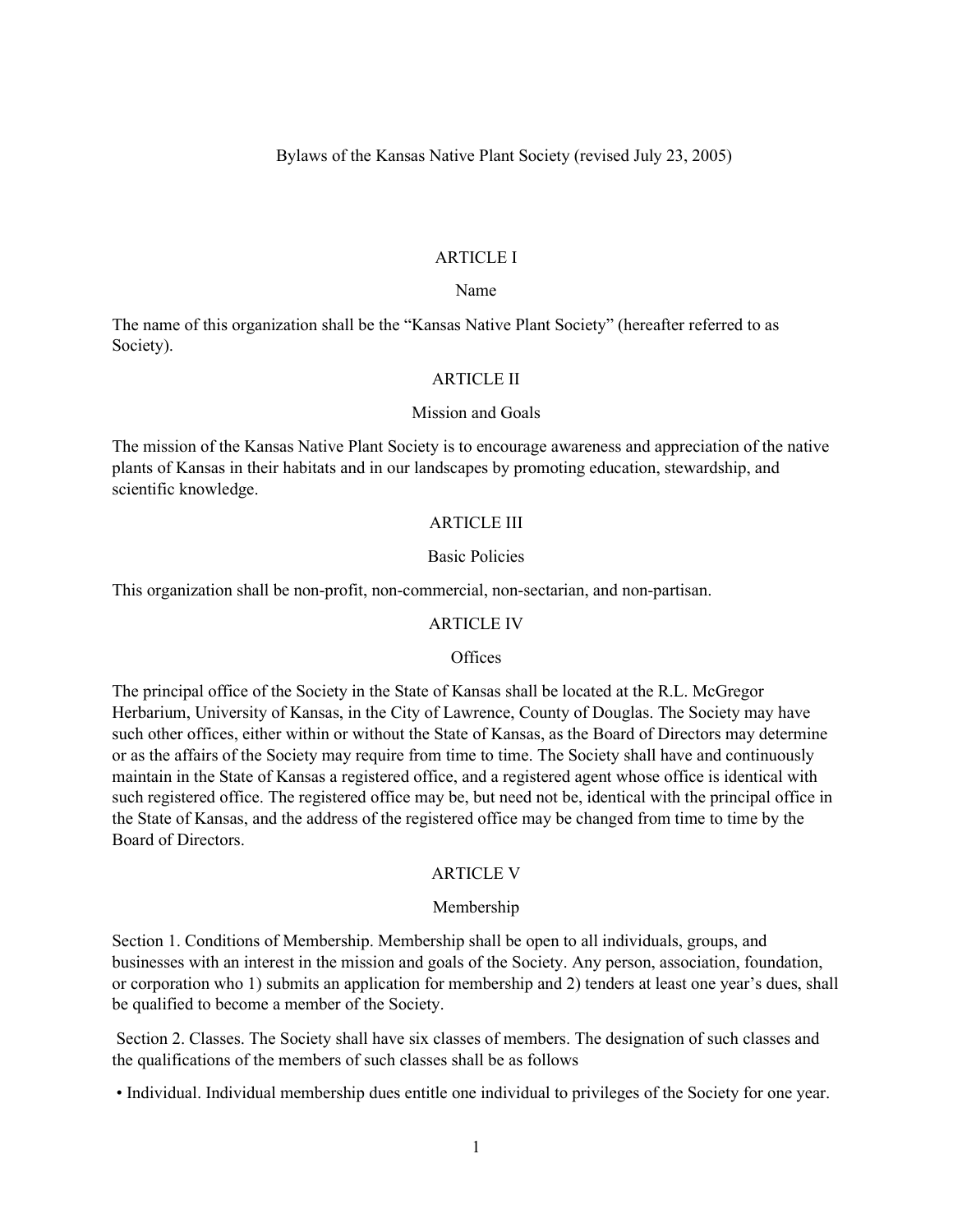• Family. Family membership dues entitle one family to privileges of the Society for one year.

• Contributing. Contributing membership dues entitle a member to privileges of the Society for one year, and the name of such member will be printed annually, if so desired, in the Society's newsletter.

• Student. Student membership dues entitle an elementary through high school (K-12) student, college student, or graduate student to privileges of the Society for one year.

• Lifetime. Lifetime membership dues entitle a member to privileges of the Society for life, and whenever appropriate, recognition, if so desired, will be printed annually in the Society's newsletter.

• Organization. Organization membership dues entitle an organization to privileges of the Society for one year.

Section 3. Voting Rights. Each membership in the above classes is entitled to one vote on each matter submitted to a vote of the members.

Section 4. Transfer of Membership. Membership in this Society is not transferable.

Section 5. Only members in good standing shall be eligible to participate in business meetings of the organization or to serve in any of its elective or appointive positions.

# ARTICLE VI

# Meeting of Members

Section 1. Meetings. An annual meeting of the members shall be held at a time determined by the Board of Directors for the purpose of electing Directors and for the transaction of such other business as may come before the meeting. The Board of Directors or the President may call special meetings as needed.

A. Virtual Meetings. Unless otherwise provided in these Bylaws or rules of the Society, any or all of the members may participate in an annual, regular, or special meeting of the Society, or the meeting may be conducted by using any means of communication including Internet or other remote communication technology by which all persons participating in a meeting by these means are deemed to be present in person at the meeting.

B. Authorization to Postpone an Annual Meeting. Upon request of the Board of Directors, the President may postpone the annual meeting of members on any terms the President and Board thinks fit if they reasonably believe that postponement is in the best interests of the Society and that members will not be unduly prejudiced. Notice of postponement will be provided at the direction of the President or the Secretary of the Society. The President and Board of Directors will reschedule the annual meeting and notify the membership by the means required by these Bylaws.

C. Following postponement of an annual meeting of members, the next annual meeting shall be held no later than six (6) months after the date of the last postponed annual meeting.

Section 2. Place of Meetings. The Board of Directors may designate any place, either within or without the State of Kansas, as the place of meeting for any meeting called by the Board of Directors. A meeting of members or Directors or of a committee is not required to be held at a geographic location if the meeting is a virtual meeting held by means of the Internet or other remote communications technology so that the participants have the opportunity to hear or read each other's comments in real time, take notes on the matters raised at the meeting, pose questions, make comments, and vote. A Director, member, or guest participating in a virtual meeting is considered present at the meeting. Board members who are not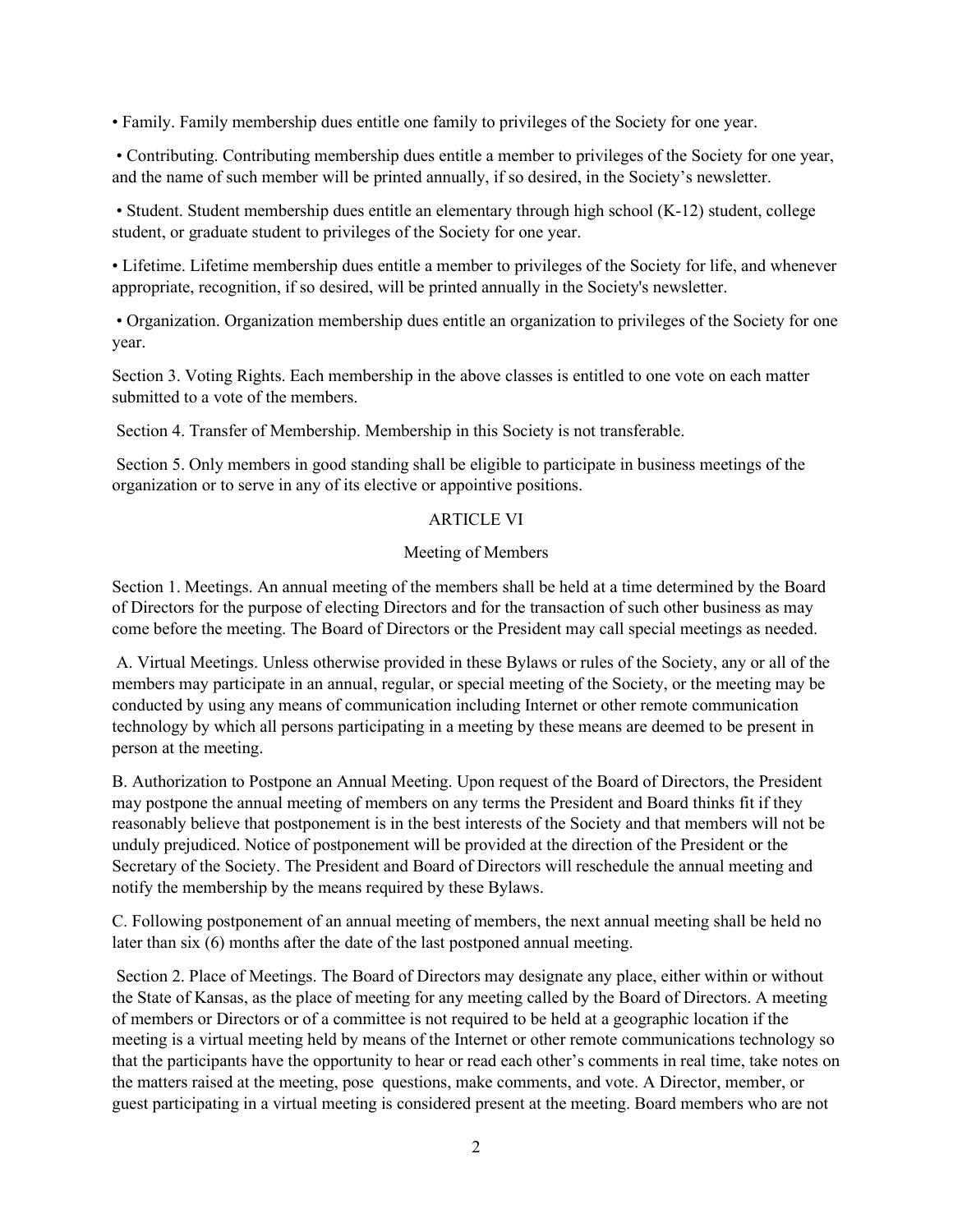present at a meeting held at a geographic location are entitled to participate using Internet or other remote communication technology subject to any limitations established in rules or Bylaws adopted by the Board to govern such participation.

Section 3. Notice of Meetings. Written or printed notice stating the place, day, and hour of any in-person meeting of members shall be delivered, either personally or by mail, email, or text message to each member entitled to vote at such meeting, not less than ten (10) nor more than thirty (30) days before the date of such meeting, by or at the direction of the President or the Secretary, or the officers or persons calling the meeting. Notice of meetings conducted in all or in part by Internet or other remote communications technology is subject to the same rules concerning prior notice and shall sufficiently inform recipients how to join and participate. In case of a special meeting, or when required by these Bylaws, the purpose or purposes for which the meeting is called shall be stated in the notice. If mailed, the notice of a meeting shall be deemed to be delivered when deposited in the United States mail addressed to the member at his or her address as it appears on the records of the Society, with postage thereon prepaid.

Section 4. Quorum. The number of members present in-person at any annual or special meeting shall constitute a quorum at such meeting. The number of persons participating in any annual or special meeting conducted in whole or in part by Internet or other remote communications technology shall also constitute a quorum at such meeting.

Section 5. Proxies. At any meeting of members, a member entitled to vote may vote by proxy executed in writing by the member.

# ARTICLE VII

# Board of Directors

Section 1. General Powers. The affairs of the Society shall be managed by its Board of Directors. The Board of Directors may, from time to time, adopt rules and regulations not inconsistent with the Articles of Incorporation or these Bylaws on matters not herein determined.

Section 2. Number and Qualifications. The number of Directors shall not exceed thirty (30) plus any elected officials not previously elected to the Board. Qualifications include membership in the Society, residency in the State of Kansas, and a willingness actively to promote the goals of the Society.

Section 3. Tenure and Vacancies. One-third (1/3) of the whole number of Directors shall be elected for a term of three years; except in elections to fill vacancies, in which case the election shall be for the unexpired term. Directors shall be elected by majority vote at the annual meeting and shall hold office until their successors shall have been duly elected. In the event of a vacancy on the Board, the Nominating Committee shall be called to recommend a replacement, which must be approved by a majority vote of the Board.

# Section 4. Meetings.

A. Regular annual meeting of the Board of Directors shall be held without other notice than this Bylaw at the same place and in conjunction with the annual meeting of members. If annual meetings of the Board of Directors and members are virtual meetings, notices for the meetings shall sufficiently inform recipients how to join and participate. The Board of Directors may provide by resolution the time and place, either within or without the State of Kansas, for the holding of additional regular meetings of the Board without other notice than such resolution. Resolutions for holding additional virtual regular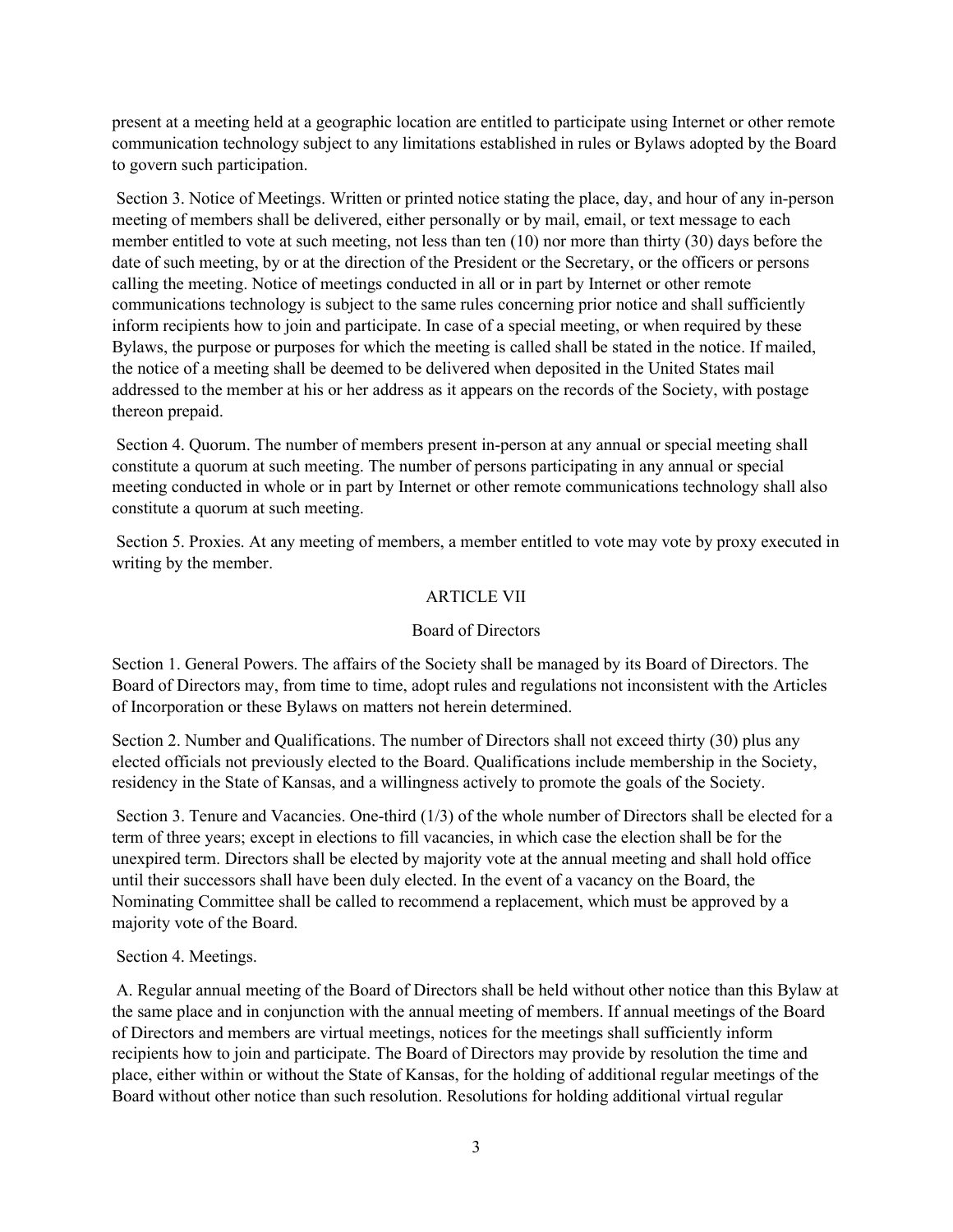meetings shall require the Board to provide notices sufficiently informing recipients how to join the meeting and participate.

B. Special meetings of the Board of Directors may be called by or at the request of the President or any five Directors. The person or persons authorized to call special meetings of the Board may fix any place, either within or without the State of Kansas, as the place for holding any special meeting of the Board called by them. If a special virtual meeting of the Board of Directors is called, the Board shall provide notices sufficiently informing recipients how to join the meeting and participate.

Section 5. Notice. Notice of any special meeting of the Board of Directors shall be given at least three days previously thereto by notice delivered personally or sent by mail, email, or text message to each Director at his or her address as shown by the records of the Corporation. If mailed, such notice shall be deemed to be delivered when deposited in the mail. Any Director may waive notice of any meeting. The attendance of a Director at any virtual or in-person meeting shall constitute a waiver of notice of such meeting, except where a Director attends a meeting for the express purpose of objecting to the transaction of any business because the meeting is not lawfully called or convened. Neither the business to be transacted, nor the purpose of any regular or special meeting of the Board need be specified in the notice or waiver of notice of such meeting unless specifically required by law or by these Bylaws.

Section 6. Quorum. Eight members of the Board of Directors shall constitute a quorum for the transaction of business at any in- person meeting or virtual meeting of the Board; but if less than eight of the Directors are present at said meeting, a majority of the Directors present may adjourn the meeting from time to time without further notice.

Section 7. Manner of Acting. The act of two-thirds (2/3) of the Directors present at an in-person meeting or virtual meeting at which a quorum is present shall be the act of the Board of Directors, unless the act of a greater number is required by law or by these Bylaws.

Section 8. Vacancies. Any vacancy occurring on the Board of Directors and any Directorship to be filled by reason of an increase in the number of Directors shall be filled by the Board of Directors. A Director elected to fill a vacancy shall be elected for the unexpired term of his predecessor in office.

Section 9. Compensation. Directors as such shall not receive any stated salaries for their services, but by resolution of the Board of Directors, a fixed sum and expenses of attendance, if any, may be allowed for attendance at each regular or special meeting of the Board; but nothing herein contained shall be construed to preclude any Director from serving the Society in any other capacity and receiving compensation therefore.

Section 10. Informal Action by Directors. Any action required by law to be taken at a meeting of Directors, or any action which may be taken at a meeting of Directors, may be taken without a meeting if a consent in writing, setting forth the action so taken, shall be signed by 2/3 of the Directors.

Section 11. Other Directors. The President may appoint at his or her discretion Honorary or Advisory Directors (ex officio) to serve during the term of office of the appointing President. Honorary and/or Advisory Directors shall have none of the general powers or right to vote or notice as set out in Sections 1 and 5 above.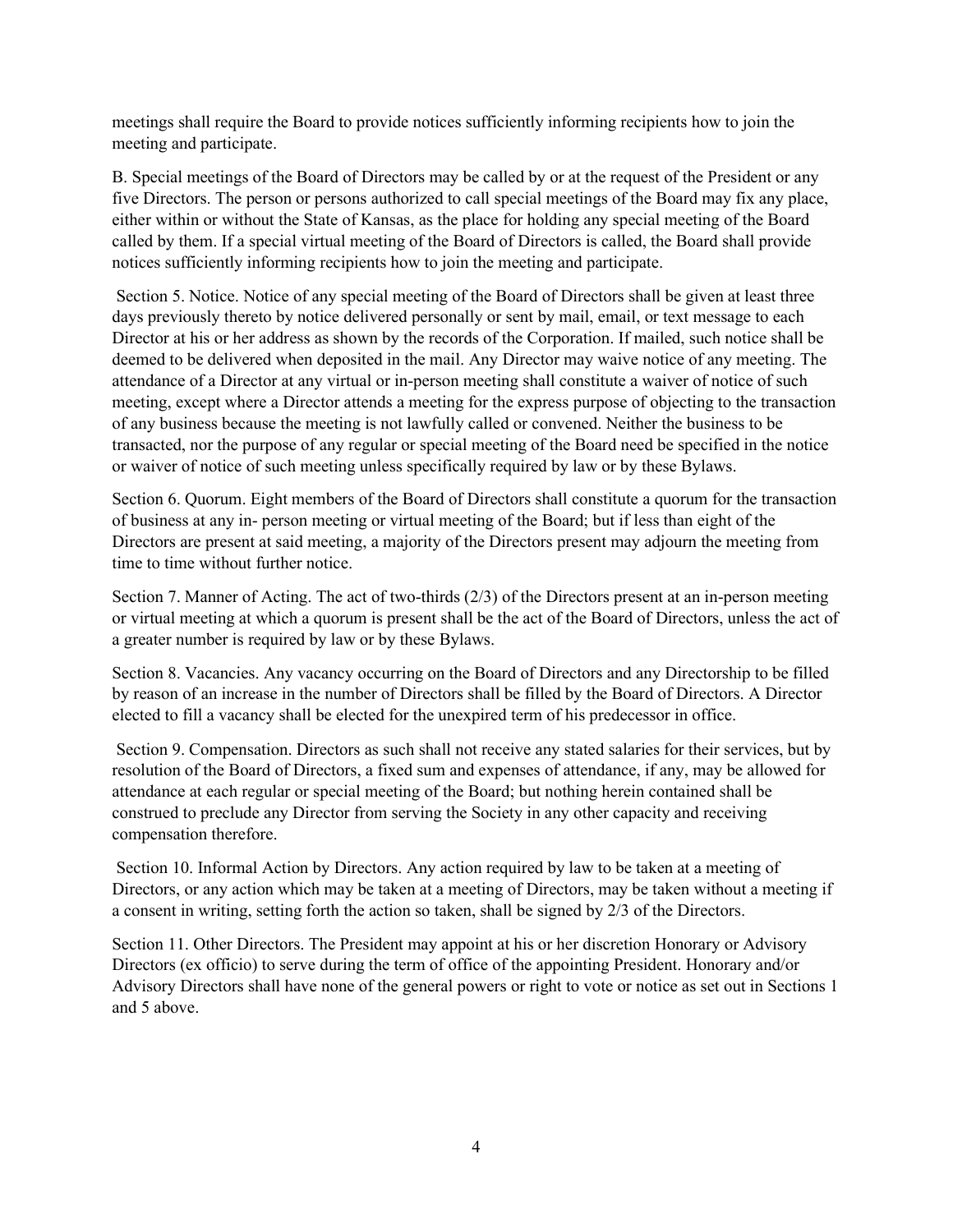## ARTICLE VIII

# **Officers**

Section 1. Officers. The officers of the Society shall be a President, President Elect, Past President, Secretary, and Treasurer, and such other officers as may be elected in accordance with the provisions of this Article. The Board of Directors may elect or appoint such other officers, as it shall deem desirable, such officers to have the authority and perform the duties prescribed, from time to time, by the Board of Directors. Any two or more offices may be held by the same person, except the offices of President, President Elect, and Past President.

Section 2. Election and Term of Office. The officers of the Society shall be elected annually by the Board of Directors at the regular annual meeting of the Board of Directors. If the election of officers shall not be held at such meeting, such election shall be held as soon thereafter as is convenient. New offices may be created and filled at any meeting of the Board of Directors. Each officer shall hold office until his successor shall have been duly elected and shall have qualified.

Section 3. Removal. Any officer elected or appointed by the Board of Directors may be removed by a 2/3 vote of the Board of Directors whenever, in its judgment, the best interests of the Society would be served thereby, but such removal shall be without prejudice to the contract rights, if any, of the officer so removed.

Section 4. Vacancies. A vacancy in any office because of death, resignation, removal, disqualification, or otherwise, may be filled by the Board of Directors for the unexpired portion of the term.

Section 5. President. The President shall be the principal executive officer of the Society and shall in general supervise and control all of the business and affairs of the Society. The President shall preside at all meetings of the members, the Board of Directors, and the Executive Committee. The President shall appoint individuals to the Society's committees and serve as an ex officio member of all standing committees. The President may sign, with the Secretary or any other proper officer of the Society authorized by the Board of Directors, if required by law, any deeds, mortgages, bonds, contracts, or other instruments which the Board of Directors has authorized to be executed, except in cases where the signing and execution thereof shall be expressly delegated by the Board of Directors or by these Bylaws or by statute to some other officer or agent of the Society; and in general the President shall perform all duties incident to the office of President and such other duties as may be prescribed by the Board of Directors from time to time.

Section 6. President Elect. In the absence of the President or in the event of his/her inability or refusal to act, the President Elect shall perform the duties of the President, and when so acting, shall have all the powers of and be subject to all the restrictions upon the President. The President Elect shall perform such other duties as from time to time may be assigned to him or her by the President or by the Board of Directors.

Section 7. Past President. The Past President succeeds to that position from immediate previous service as the President. In the absence of the President Elect or in the event of the President Elect's inability or refusal to act, the Past President shall perform the duties of the President Elect, and when so acting, shall have all the powers of and be subject to all of the restrictions upon the President Elect. The Past President shall perform such other duties from time to time as may be assigned to him or her by the President or by the Board of Directors.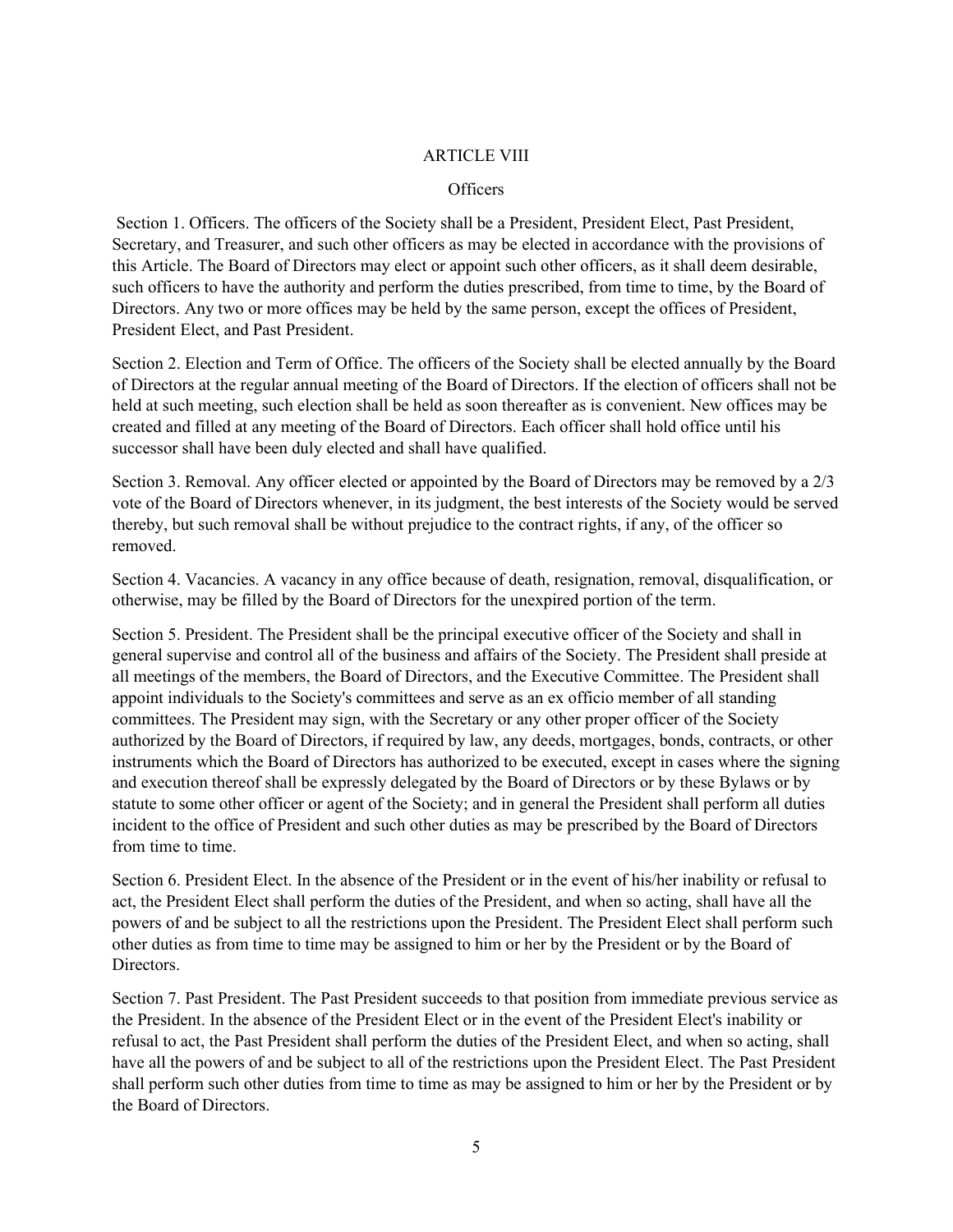Section 8. Secretary. The Secretary shall record and keep the minutes of all regular and special meetings of the membership and of the Board of Directors and of the Executive Committee. The Secretary shall keep a record of attendance of all meetings.

Section 9. Treasurer. The Treasurer shall be custodian of all funds of the Society. The Treasurer shall make payments in accordance with authority granted by the Board of Directors. Unanticipated expenses may be authorized only by the Executive Committee. The Treasurer shall present to the Board of Directors an annual financial statement or other reports as requested by the President or Board of Directors.

# ARTICLE IX

## **Committees**

Section 1. Standing Committees. The Board of Directors may designate one or more standing committees, each of which shall consist of at least one Director. Standing committees, to the extent provided in said resolution, shall have and exercise the authority of the Board of Directors in the business assigned to them, provided, however, that no such committee shall have the authority of the Board of Directors in reference to amending, altering, or repealing the Bylaws; electing, appointing or removing any member of any such committee or any Director or officer of the Society; amending the Articles of Incorporation; adopting a plan or merger or adopting a plan of consolidation with another Society; authorizing the sale, lease, exchange or mortgage of all or substantially all of the property and assets of the Society; authorizing the voluntary dissolution of the Society or revoking proceedings therefore; adopting a plan for the distribution of assets of the Society; or amending, altering or repealing any resolution of the Board of Directors which by its terms provides that it shall not be amended, altered, or repealed by such committee. The designation and appointment of any such committee and the delegation thereto of authority shall not operate to relieve the Board of Directors, or any individual Director, of any responsibility imposed upon it or him or her by law. Standing committees shall consist of two types, administrative and action.

A. Administrative committees shall have specified membership and terms of service, and include the Executive Committee, the Membership Committee and the Nominating Committee. The Chair of each committee shall be a Board member, appointed by the President.

1. The Executive Committee shall consist of the officers of the Board of Directors and shall carry out established policies of the Board and, except in emergencies, shall initiate no new policies without approval of the Board of Directors. Ad hoc committees may be established by the Executive Committee, upon the approval of the Board and the President, for such terms and purposes as may from time to time be necessary. The Executive Committee shall keep regular minutes and shall report its actions at regular Board meetings.

2. The Nominating Committee shall consist of two Board members who are not officers and two members-at-large appointed by the President, with the consultation of the Executive Committee. The Nominating Committee shall present to the annual meeting of the members the list of nominees approved by the Board, including a list of nominees for all officer positions.

3. The Membership Committee shall be responsible for recruiting new members and maintaining records of membership. Two of the members shall be from the Board of Directors and an appropriate number of additional members may be determined by the Chair.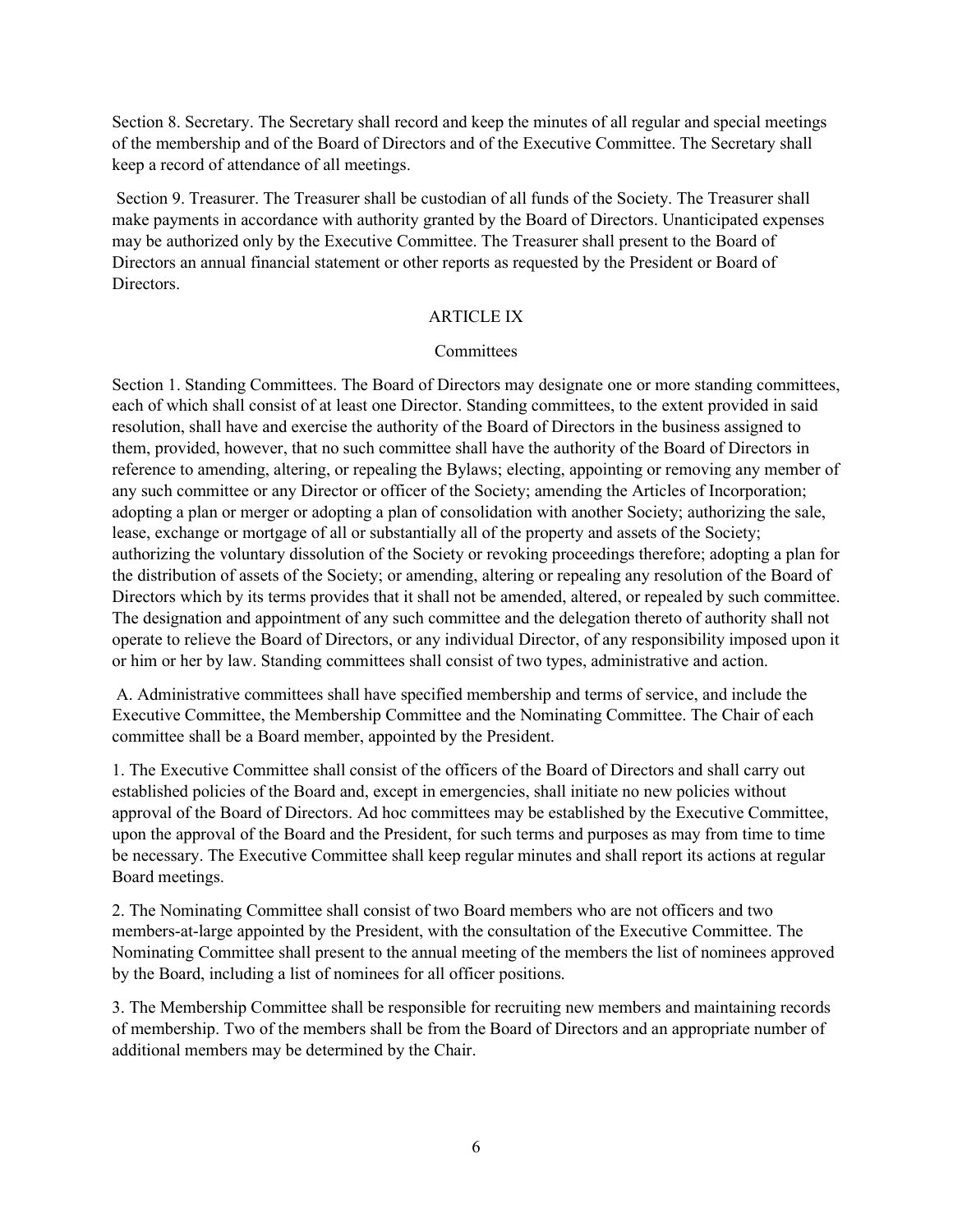B. Action committees will have membership determined by the Chair and/or the Board and must have at least one Board member. Action committees will have indeterminate terms of service. The Chair of each committee shall be appointed by the President and shall serve at the pleasure of the President.

Section 2. Other Committees. Other committees not having and exercising the authority of the Board of Directors in the management of the Society may be designated by a resolution adopted by 2/3 of the Directors present at a meeting at which a quorum is present. Except as otherwise provided in such resolution, members of these committees shall be members of the Society, and the President of the Society shall appoint the members thereof. Any member thereof may be removed by the person or persons authorized to appoint such member whenever in their judgment the best interests of the Society shall be served by such removal.

Section 3. Term of Office. Each member of a committee shall continue as such until the next annual meeting of the members of the Society and until his/her successor is appointed, unless the committee shall be sooner terminated or unless such member be removed from such committee, or unless such member shall cease to qualify as a member of the Society.

Section 4. Chairman. One member of each committee shall be appointed Chair by the President in consultation with the Board of Directors and shall serve at the pleasure of the President.

Section 5. Vacancies. Vacancies in the membership of any committee may be filled by appointments made in the same manner as provided in the case of the original appointments.

Section 6. Quorum. Unless otherwise provided in the resolution of the Board of Directors designating a committee, a majority of the whole committee shall constitute a quorum and the act of a majority of the members present at a meeting at which a quorum is present shall be the act of the committee.

Section 7. Rules. Each committee may adopt rules for its own government not inconsistent with these Bylaws or with rules adopted by the Board of Directors.

# ARTICLE X

## Finances

Section 1. Contracts. The Board of Directors may authorize any officer or officers, agent or agents of the Society, in addition to the officers so authorized by these Bylaws, to enter into any contract or execute and deliver any instrument in the name of and on behalf of the Society, and such authority may be general or confined to specific instances.

Section 2. Checks. Drafts, etc. All checks, drafts, or orders for the payment of money, notes or other evidences of indebtedness issued in the name of the Society, shall be signed by such officer or officers, 8 agent or agents of the Society and in such manner as shall from time to time be determined by resolution of the Board of Directors. In the absence of such determination by the Board of Directors, such instruments shall be signed by the Treasurer and countersigned by the President or President Elect of the Society.

Section 3. Deposits. All funds of the Society, including those raised through membership dues, shall be deposited from time to time to the credit of the Society in such banks, trust companies or other depositaries as the Board of Directors may select.

Section 4. Gifts. The Board of Directors may accept on behalf of the Society any contribution, gift, bequest or devise for the general purposes or for any special purpose of the Society.